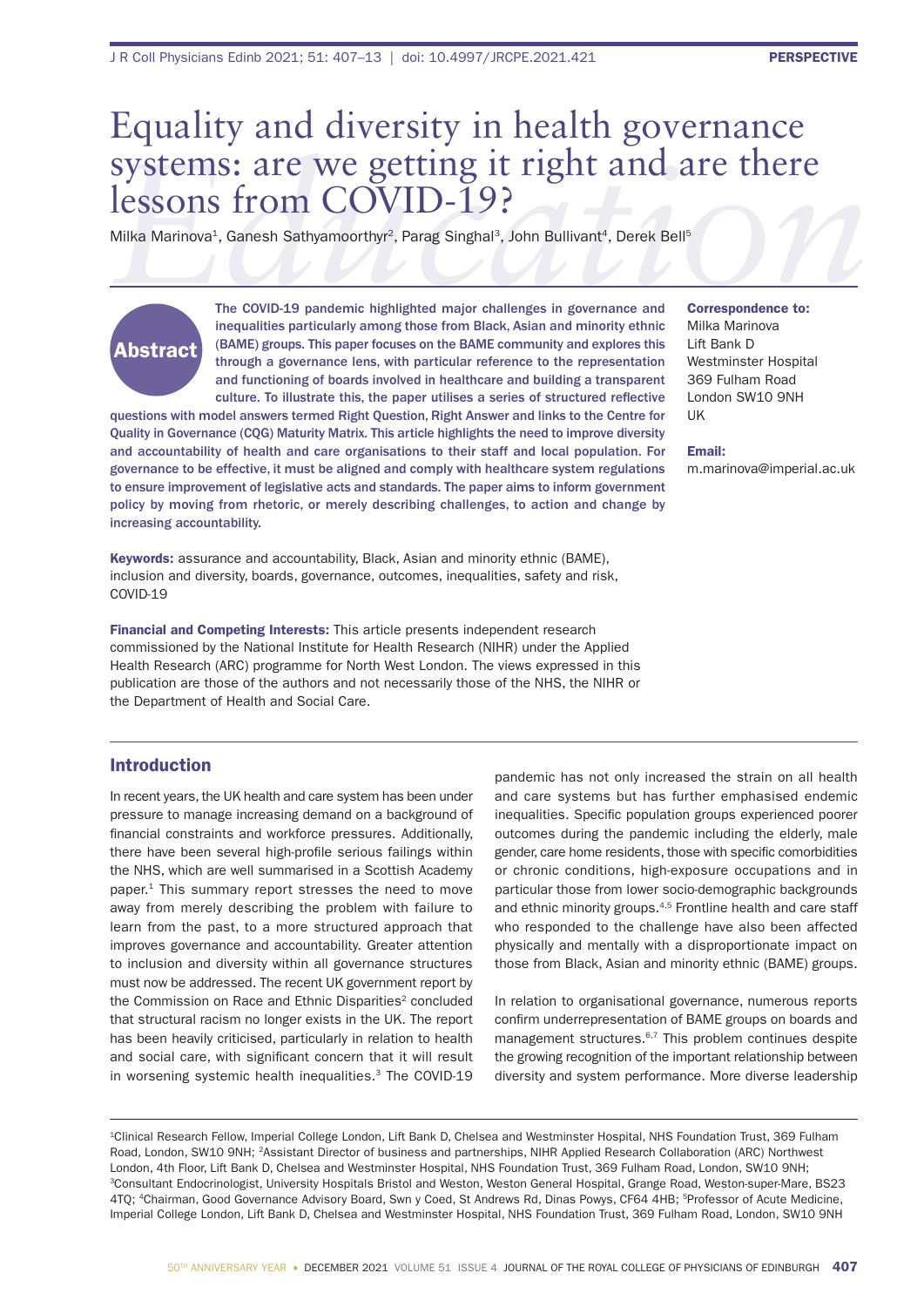| <b>Table 1</b> UK regulatory Acts and codes that apply directly to governance of the NHS |  |
|------------------------------------------------------------------------------------------|--|
|------------------------------------------------------------------------------------------|--|

| <b>Legislative Act</b>                                                                                     | <b>Description</b>                                                                                                                                                                                                                           |  |
|------------------------------------------------------------------------------------------------------------|----------------------------------------------------------------------------------------------------------------------------------------------------------------------------------------------------------------------------------------------|--|
| UK Health and Safety at Work Act 1974 <sup>25</sup>                                                        | Duty of employers to ensure safety, health and welfare at work of their<br>employees and to make sure their activities do not endanger others.                                                                                               |  |
| Management of Health and Safety at Work<br>Regulations 1999 <sup>26</sup>                                  | Sets requirements of employers to manage health and safety under the<br>Act.                                                                                                                                                                 |  |
|                                                                                                            | Main employer requirement is to carry out risk assessments, i.e. a careful<br>examination of what, in a workplace, could cause harm to people, so that<br>measures can be identified that eliminate or significantly reduce risk of<br>harm. |  |
| Health and Social Care Act 2012 <sup>27</sup>                                                              | Legal duties pertaining to health inequalities in England.                                                                                                                                                                                   |  |
|                                                                                                            | Includes specific duties for all relevant health bodies including the<br>requirement to have due regard to reducing health inequalities.                                                                                                     |  |
| Health and Social Care Act 2008<br>(Regulated Activities) Regulations 2014:<br>Regulation 20 <sup>28</sup> | Enforces a statutory duty of candour: to be open and honest when things<br>go wrong.                                                                                                                                                         |  |
|                                                                                                            | The regulator in England is the Care Quality Commission (CQC) and in<br>Scotland it is Health Improvement Scotland (HIS).                                                                                                                    |  |
|                                                                                                            | Organisations risk criminal sanctions (fines and/or possible<br>deregistration) if they fail to comply.                                                                                                                                      |  |

teams are associated with improved financial performance<sup>8,9</sup> and healthcare outcomes.10,11 While the COVID-19 pandemic was an opportunity for rapid clinical innovation,<sup>12</sup> it should also be a catalyst for positive change in governance structures and behaviours with improved inclusivity, transparency and accountability in order to improve staff wellbeing and patient experience and outcomes. Creating representative governance models is fully consistent with the Institute for Healthcare Improvement (IHI) Triple Aim,<sup>13</sup> which describes an approach to optimising health system performance through improving the health of populations, enhancing the experience of care for individuals and reducing the per capita cost of healthcare. This is particularly the case by organisations adopting the 'fourth aim', which recognises the need to value staff<sup>14</sup> by improving wellbeing for all staff and service users. Fundamental to this is ensuring that governance structures are representative of the staff and local population. Many organisations, including universities, the NHS and police, are now attempting to address BAME inequalities across their organisations as part of this agenda.15 Travis describes governance as being about 'how things are done' rather than the common health policy focus of 'what should be done'.16

This paper discusses inequalities and diversity under three headings: the lessons learnt from COVID-19, the perspective of NHS regulation and then health system governance. The authors put forward a Right Question, Right Answer approach to explore BAME representation and involvement in health board structures as a potential mechanism to assess and improve equality, diversity and inclusion (EDI) at all levels of governance from macro, to meso, to micro.<sup>17</sup>

### COVID-19: health inequalities and health governance lessons

The World Health Organization (WHO) defines health inequalities as 'differences in health status or in the distribution of health

determinants between different population groups'.<sup>18</sup> The COVID-19 pandemic has further highlighted known concerns around health inequalities, particularly in relation to the BAME community, including access to health and care and associated outcomes. During COVID-19 in the UK examples included the availability of personal protective equipment (PPE), as BAME health and care staff were less likely to voice concerns, and importantly population outcomes, with emerging evidence suggesting excess mortality in patients and staff from BAME populations.4,19,20

The government-commissioned Public Health England (PHE) report *Disparities in the Risk and Outcomes of COVID-19* (2020)4 described the risk as 'disproportionate' for those with Asian, Caribbean and Black ethnicities. Individuals of Bangladeshi origin are twice as likely to die if they contract COVID-19, compared with white Britons.4 Other BAME groups also have an increased risk. Similarly, a recent Intensive Care National Audit and Research Centre report $21$  showed BAME groups were more likely to be critically ill from COVID-19.<sup>18,21</sup> Of the UK healthcare workers who died from COVID-19, those of BAME origin were disproportionally affected (93% of doctors, 71% of nurses and 55% of other health workers).<sup>22</sup> but BAME groups on average represent only a fifth of the NHS workforce.<sup>23</sup> The reasons for the inequality in outcomes are currently being studied.<sup>24</sup> In the next section, we further explore inequalities in the context of regulation and transparency.

#### Inequalities and NHS regulation

In the UK (recognising variation exists between the four devolved nations), all NHS boards sit within a national regulatory framework including legislation to protect staff and patients, to ensure health and safety standards are met, and health inequalities and harm are reduced (Table 1). Regional or hospital boards are responsible for the design, delivery and performance of healthcare and healthcare settings for their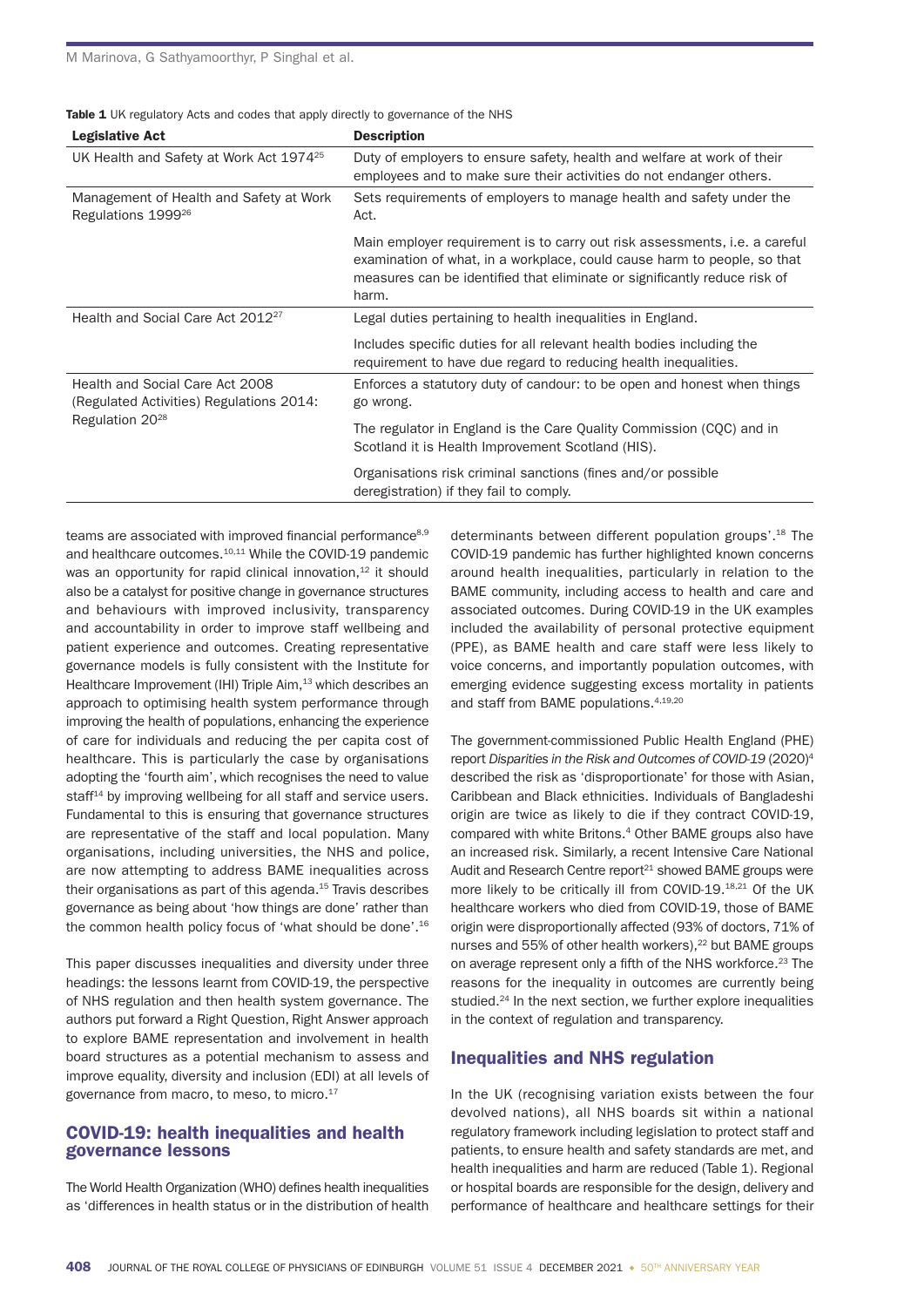local population and are required to report to government with monitoring by the designated health regulatory bodies (such as the Care Quality Commission and Health Improvement Scotland).

All UK countries have specific legal duties and responsibilities to reduce health inequalities. Importantly, all health and care staff, and their employers, have a duty to act in accordance with the fundamental standards of care, below which care must never fall. At times, however, employer expectations may conflict with the professional duty of care, for example through unsafe working environments (e.g. inadequate PPE),<sup>29</sup> excessive workloads, or remobilised staff being asked to fulfil tasks for which they did not feel trained or competent. All three examples occurred during the COVID-19 pandemic with variation in the provision and distribution of effective PPE and related guidance, $30,31$  staff burnout<sup>32</sup> and remobilisation of staff including the use of medical students to support areas with healthcare staff shortages.<sup>33,34</sup> PPE shortages and excess workloads were not unique to the UK<sup>35</sup> and these have been linked to staff mental and physical wellbeing.<sup>36,37,38</sup> BAME nursing staff experienced greater PPE shortages.39 As the COVID-19 pandemic begins to subside there will be inevitable independent reviews, which must critically examine the decision-making and risk analysis within governance systems to mitigate against such variation and inequalities. All health and care organisations must ensure adequate records and be able to exhibit learning. The proposed new integrated care systems (ICS) in England as statutory bodies with partnership boards provide an immediate opportunity to develop fairer, more focused responses to inequalities in outcomes and opportunities based on place. In July 2020 NHS CEO Sir Simon Stevens called for each NHS board to publish an action plan showing how over the next five years its board and senior staffing will in percentage terms at least match the overall BAME composition of its overall workforce, or its local community, whichever is the higher.<sup>40</sup>

#### Governance and BAME: from rhetoric to action

In this article, we argue that the recognised problems of inequalities must be acknowledged and then resolved at all levels of the health and care system. This will require a concentrated effort by leaders, the governing bodies (and place-based systems of care) to demonstrate within their governance assurance framework that they have an effective and diverse leadership with accountability to resolve or minimise health inequalities, thus moving from rhetoric, or merely describing the challenges, to action with measurement and monitoring of compliance and improvements.

One beneficial approach is to improve organisational transparency.41,42 Organisational transparency means sharing information (good and bad) routinely with employees and patients, while working collaboratively to identify solutions and building trust in organisation–stakeholder relationships.<sup>41</sup> The more informed staff, patients and the local population, the more they have a sense of ownership and belonging and can add value.43 Transparency also implies visibility into the functions of the organisation for the stakeholder groups. This is best achieved through institutionalising transparency in organisational policies and articulating these practices through well-defined processes. For example, boards should have full disclosure with open publication of the makeup of the board in relation to gender, ethnicity and diversity. This should include equal pay reporting, which for example became mandated in law within California (2021) with information to be filed annually by employers.<sup>44</sup> Other opportunities for organisational transparency include comparative analysis and publication of internal and external job application success rates by gender and ethnicity. NHS BAME staff networks have an important role in holding boards to account and pushing for transparency. For example, the NExT Director scheme by NHS England is a development programme created and designed to help find and support the next generation of talented people from groups who are currently underrepresented on NHS boards. The Seacole Group is a network of BAME non-executive directors in the NHS who have a clear vision: that NHS boards reflect the ethnic diversity of patients and communities they serve.

Transparency remains a challenge for healthcare systems. Whistleblowers from the health sector outnumber those from all other sectors at employment tribunals and were the largest group giving evidence to the All Party Parliamentary Group for Whistleblowing.45 A common theme was the absence of transparency, with perceived lack of accountability of those investigating concerns. This is consistent with a theme of this article that staff from BAME backgrounds are disproportionally affected. BAME doctors are more than twice as likely to undergo disciplinary proceedings and be referred to the GMC.<sup>46,47</sup>

The GMC *Fair to Refer?* report 2019 provides guidance based on a study of the patterns of disproportionate referral to the GMC of non-white doctors.<sup>47</sup> The paper describes challenges for BAME doctors and provides a further example of the need to improve equality, diversity and inclusion at all levels across the NHS. The report made four recommendations; three are generalisable and the first is a specific issue that applies to international medical graduates (IMGs) starting work in the NHS:

- 1. Providing comprehensive support for doctors new to the UK or the NHS or whose role is likely to isolate them (including SAS doctors and locums).
- 2. Ensuring engaged and positive leadership more consistently across the NHS.
- 3. Creating working environments that focus on learning and accountability rather than blame.
- 4. Developing a programme of work to deliver, measure and evaluate the delivery of these recommendations.

These recommendations emphasise the aim to improve wellbeing prospects for all staff and service users, including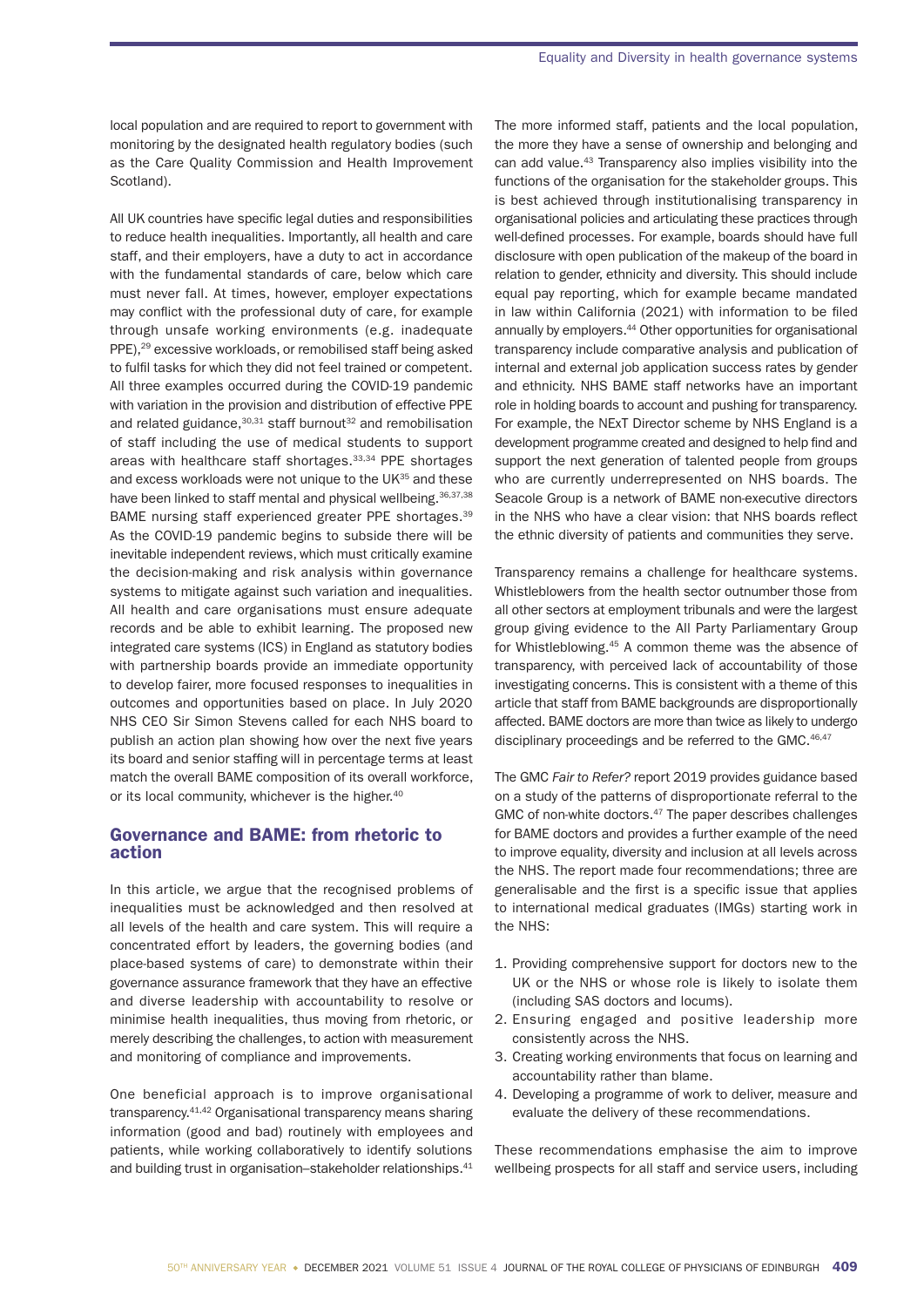Table 2 Example key questions for assessing and improving board equality and diversity

Do the board and executive team reflect the composition of local population/staff demographic in terms of age, gender and ethnicity?

Do we collect and analyse staff numbers with a BAME background in relation to overall staff demographic for: permanent staff, temporary staff, locum staff?

Do we analyse BAME staff comparators in relation to the overall demographic: salary, seniority, successful job applications both internal and external, complaints including whistleblowing, sickness levels?

What plans do we have in place to improve BAME staff opportunities and safety?

Have we conducted a deep dive or internal audit review to verify these details and progress against any action plans and risk registers?

How have BAME staff and their families fared with COVID-19 infections/shielding/recovery/deaths?

career development for staff, through a focus on BAME as a mechanism to improve equality and diversity for all.

## Improving board diversity: Right Question, Right Answer

Evidence from many sectors including health suggests that diverse boards, both in terms of gender and ethnicity, make better decisions.<sup>8,9</sup> Recent NHS data, however, show BAME groups remain underrepresented at board level with only 7.7% of board members being from BAME groups although they make up 19% of the workforce. The variation is even greater on NHS boards in England, where 45% have no BAME members.7 Indeed, most of those in senior NHS positions are overwhelmingly white and male, a phenomenon dubbed the 'snowy white peaks of the NHS'.<sup>48</sup>

Several reports suggest a more proactive approach to risk assessment and management $1$  is now necessary to tackle inequalities, particularly with the planned public inquiries, where boards and staff members will be required to show they acted reasonably and in the light of evidence. Both improvements and mistakes will have occurred during the COVID-19 pandemic. Boards should be at the forefront of this

learning with a culture of urgency and transparency. Appointing archivists to document decisions or adopting a rapid deepdive approach are two mechanisms to explore this, with board chairs and members encouraged to ask the right questions that lead to assurance that management have the capacity and competence to improve, if necessary highlighting how this affects other programmes and priorities.<sup>49</sup> This Right Question, Right Answer approach can be used across all board activities as needed and linked to assessments of board maturity, such as the Centre for Quality in Governance (CQG) Maturity Matrix (https://cqg.org.uk/) or similar instruments.

Adopting a series of targeted reflective questions allows a board to undertake a critical self-assessment to explore its collective and current understanding of its position in relation to board strategy including equality and diversity across the health care system.

Here we describe this approach to improve the understanding of the BAME community as a whole, recognising their role as a lever for change. We describe a Right Question, Right Answer approach, which uses key questions (Table 2), with examples of good and less good answers (Table 3). This should be linked to generic governance review instruments

Table 3 What are the questions we must ASK and ANSWER?

| <b>Key questions</b>                                                                                                  | <b>Poor answers</b>                                                                                    | <b>Better answers</b>                                                                                                                                                                                                       |  |  |
|-----------------------------------------------------------------------------------------------------------------------|--------------------------------------------------------------------------------------------------------|-----------------------------------------------------------------------------------------------------------------------------------------------------------------------------------------------------------------------------|--|--|
| <b>1</b> Do the board and executive team reflect the composition of local population/staff demographic?               |                                                                                                        |                                                                                                                                                                                                                             |  |  |
|                                                                                                                       | Unfortunately, we can only recruit from<br>those who apply, and candidates tend<br>to be white males.  | We recognise the need to better reflect our<br>stakeholders and have actively sought to<br>recruit from BAME and other underrepresented<br>groups. We have had some success but are<br>looking at offering associate roles. |  |  |
| <b>2</b> Do we collect and analyse staff numbers with a BAME background in relation to overall staff demographic for: |                                                                                                        |                                                                                                                                                                                                                             |  |  |
| a Permanent staff                                                                                                     | Yes. Data is collected but not made<br>available to the board on a regular<br>basis unless called for. | Yes. Data is collected and made available to<br>the board on a regular basis. Our HR/staff<br>committee has analysed the data and made                                                                                      |  |  |
| b Temporary staff                                                                                                     | No.                                                                                                    | recommendations for improvement.                                                                                                                                                                                            |  |  |
| c Locum staff                                                                                                         | No.                                                                                                    |                                                                                                                                                                                                                             |  |  |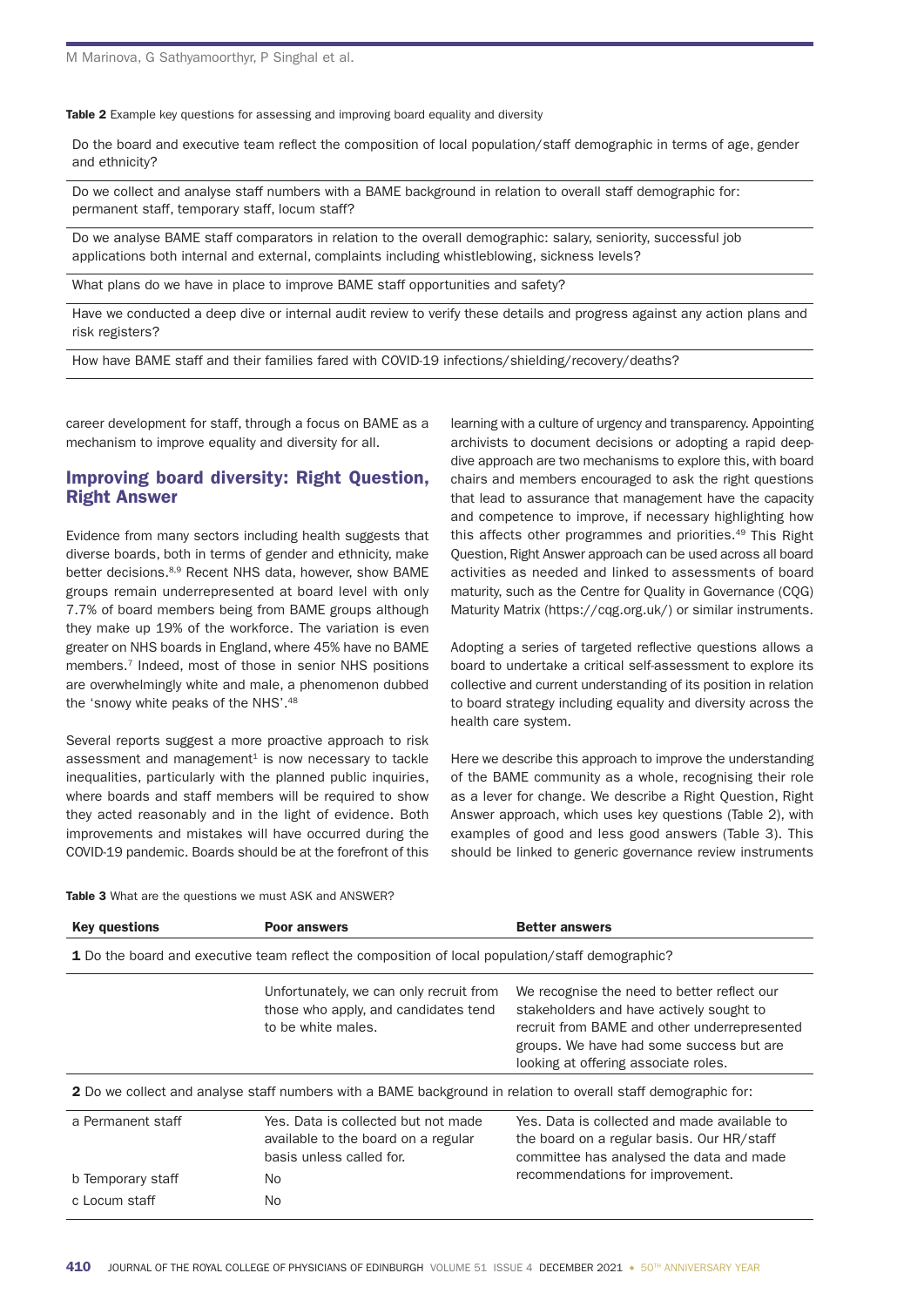Table 3 continued

| <b>Key questions</b>                     | <b>Poor answers</b>                                                                                                                                                  | <b>Better answers</b>                                                                                                                                                                                                                                                        |
|------------------------------------------|----------------------------------------------------------------------------------------------------------------------------------------------------------------------|------------------------------------------------------------------------------------------------------------------------------------------------------------------------------------------------------------------------------------------------------------------------------|
|                                          | 3 Do we analyse BAME staff comparators in relation to overall demographic:                                                                                           |                                                                                                                                                                                                                                                                              |
| a Salary                                 |                                                                                                                                                                      |                                                                                                                                                                                                                                                                              |
| b Successful job applications            | Yes. Data is collected but not made<br>available to the board on a regular<br>basis unless called for.                                                               | Yes. Data is collected and made available to<br>the board on a regular basis. Our HR/staff<br>committee has analysed the data and made<br>recommendations for improvement.                                                                                                   |
| both internal and external               |                                                                                                                                                                      |                                                                                                                                                                                                                                                                              |
| c Seniority                              | No.                                                                                                                                                                  |                                                                                                                                                                                                                                                                              |
| d Complaints including<br>whistleblowing | Only if information is volunteered by<br>complainant.                                                                                                                |                                                                                                                                                                                                                                                                              |
| e Sickness levels                        | Yes. Data is collected but not made<br>available to the board on a regular<br>basis unless called for.                                                               |                                                                                                                                                                                                                                                                              |
|                                          | 4 What plans do we have in place to improve BAME staff opportunities and safety?                                                                                     |                                                                                                                                                                                                                                                                              |
|                                          | We are an equal opportunities<br>employer and candidates are judged<br>on merit. Our safety procedures have<br>won awards for compliance with<br>national standards. | We have started a campaign to actively recruit<br>BAME groups to senior positions and put<br>succession planning in place for all staff. In<br>future we will actively screen staff with higher<br>risk profiles and ensure hazardous duties are<br>avoided.                 |
| and risk registers?                      |                                                                                                                                                                      | 5 Have we conducted a deep dive or internal audit review to verify these details and progress against any action plans                                                                                                                                                       |
|                                          | No, reporting is adequate and<br>proportionate.                                                                                                                      | Yes, first review highlighted some gaps in data<br>collection, which we have rectified. Future study<br>will highlight areas for action.                                                                                                                                     |
|                                          | 6 How have BAME staff and their families faired with COVID-19 infections/shielding/recovery/deaths?                                                                  |                                                                                                                                                                                                                                                                              |
|                                          | We do not collect that information<br>systematically.                                                                                                                | We recognise that BAME groups have suffered<br>disproportionately and have created an action<br>plan to make improvements for the future.<br>Progress will be provided against the planned<br>trajectories to equalise numbers for infections/<br>shielding/recovery/deaths. |

as well as data (as outlined in the questions) with appropriate measures and targets<sup>50</sup> with the aim to repeat at defined intervals to assess progression. This approach helps to define a transparent and learning culture rather than defensive postures. It can further aid boards in critically and openly assessing their current position and outlining strategy to improve linked to agreed timelines and audit points.

## **Conclusion**

This paper has explored inequalities in relation to NHS board governance using the backdrop of COVID-19 and the impact on the BAME community as an opportunity for change. The Right Question, Right Answer approach combined with assessments of board maturity provide a simple, transparent and reproducible approach. We outline this for EDI, where board underrepresentation, workforce shortages and diversity remain challenges.

The approach described can be adapted to all aspects of board governance and supports moving from rhetoric to action and measured improvements. The authors put forward a series of recommendations (Table 4), which will help ensure effective, diverse and inclusive organisational governance.  $\bullet$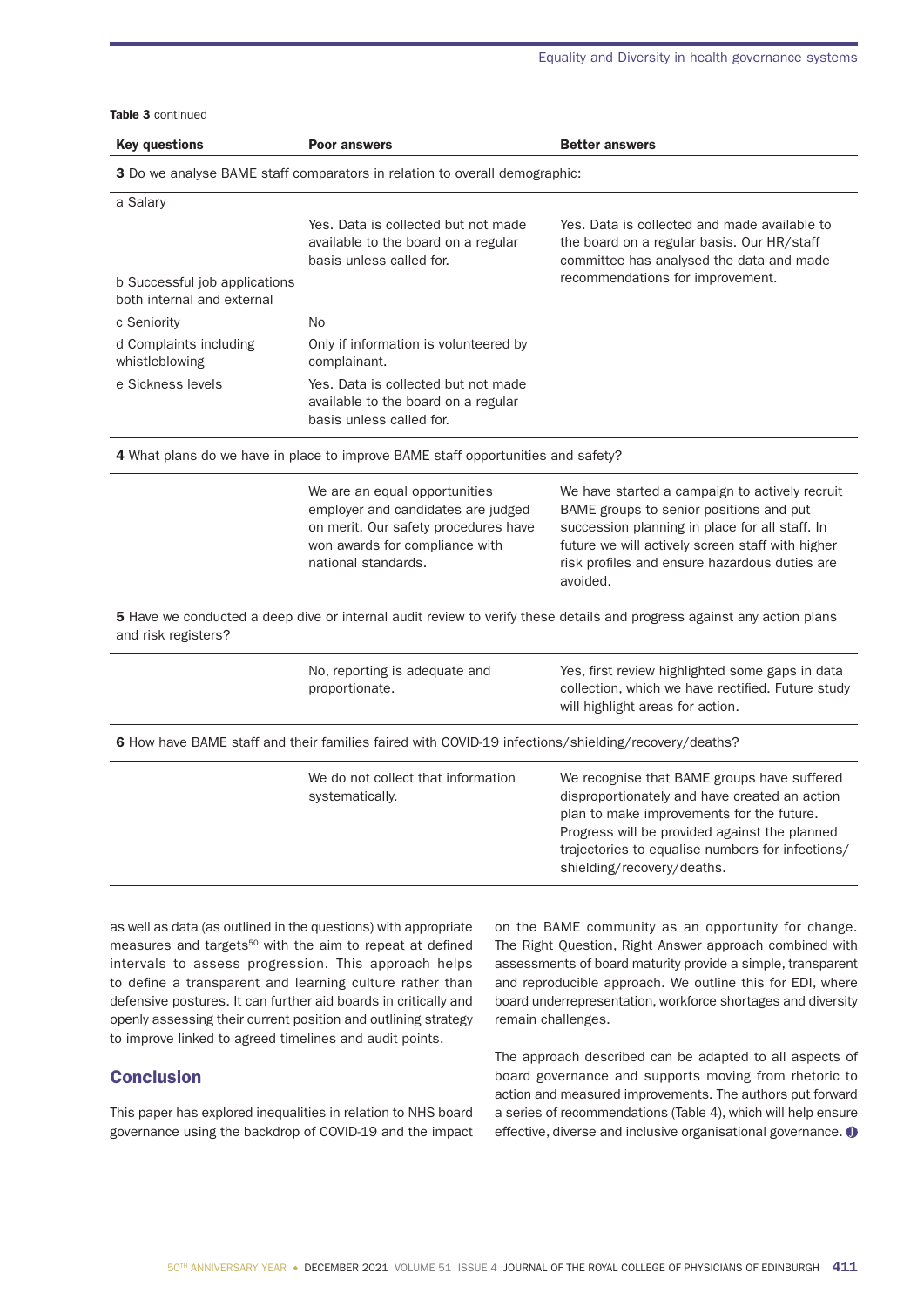Table 4 Recommendations for inclusive and effective governance

Improve and document wellbeing prospects for all staff and service users, including career development for staff.

Develop a problem-based approach to management, working together with frontline staff to find and test appropriate evidence-based solutions.

Improve the use of data within boards, to utilise it effectively with appropriate targets and stop the 'sin of omission' that permits inaction or ineffective action.

Ensure board constitution and succession planning reflect the BAME makeup of their catchment area and staff complement.

Implement recording and risk assessment systems incorporating appropriate behaviours. This would include challenging and pursuing why some groups of patients or staff are disproportionally affected by illness, complaints, grievances, disciplinary actions, whistleblowing, career opportunities, pay inequalities and dismissals.

Develop effective approaches to actively engage staff in change programmes and to listen and respond to staff concerns to overcome marginalisation of individuals who voice concerns. 'Just doing my job' is a common refrain from those who whistleblow.

Address lack of equality and diversity in board structures and processes and the need for acknowledgement that institutional racism is a problem that must be tackled. The Right Question, Right Answer approach could provide a mechanism for boards to critically assess their current position and aspirational goals in terms of organisational diversity. Diversity in gender, ethnicity and nationality has been shown to benefit a team in terms of productivity.

## **References**

- 1 Academy of Medical Royal Colleges and Faculties in Scotland (Scottish Academy) Short-Life Working Group on Hospital Reports. *Learning from Serious Failings in Care: Main Report*. 2015. https://www.scottishacademy.org.uk/sites/default/ files/consultations/final-learning-from-serious-failings-in-caremain-report-290615\_0.pdf.
- 2 Commission on Race and Ethnic Disparities. *Commission on Race and Ethnic Disparities: The Report*. 2021. https://assets. publishing.service.gov.uk/government/uploads/system/ uploads/attachment\_data/file/974507/20210331\_-\_CRED\_ Report\_-\_FINAL\_-\_Web\_Accessible.pdf.
- 3 Razai M, Majeed A, Esmail A. Structural racism is a fundamental cause and driver of ethnic disparities in health. The BMJ Opinion 2021. https://blogs.bmj.com/ bmj/2021/03/31/structural-racism-is-a-fundamental-causeand-driver-of-ethnic-disparities-in-health/.
- 4 Public Health England. *Disparities in the Risk and Outcomes of COVID-19*. 2020. p.92.
- 5 Windsor-Shellard B, Nasir R. *Statistical Bulletin: Coronavirus (COVID-19) related deaths by occupation, England and Wales: deaths registered between 9 March and 28*  December 2020. Office for National Statistics; 2021. https://www.ons.gov.uk/peoplepopulationandcommunity/ healthandsocialcare/causesofdeath/bulletins/ coronaviruscovid19relateddeathsbyoccupationenglandandwales/ deathsregisteredbetween9marchand28december2020.
- 6 Hunt V, Prince S, Dixon-Fyle S et al. *Delivering through Diversity*. New York: McKinsey and Co.; 2018. p.42.
- 7 NHS Improvement. *NHS provider board membership and diversity survey: fi ndings*. 2018. https://improvement.nhs.uk/ documents/2620/NHSI\_board\_membership\_2017\_survey\_ findings\_Oct2018a\_ig.pdf.
- 8 McGinn D, Higgins S. The other diversity dividend. *Harvard Business Review* 2018; 72–7.
- 9 Holger D. The business case for more diversity. *Wall Street Journal* 2019. https://www.wsj.com/articles/the-businesscase-for-more-diversity-11572091200.
- 10 Bradley E. Diversity, inclusive leadership, and health outcomes. *Int J Health Policy Manag* 2020; 26: 9.
- 11 Gomez LE, Bernet P. Diversity improves performance and outcomes. *J Natl Med Assoc* 2019; 111: 383–92.
- 12 Kashte S, Gulbake A, El-Amin III SF et al. COVID-19 vaccines: rapid development, implications, challenges and future prospects. *Hum Cell* 2021; 34: 711–33.
- 13 Institute for Healthcare Improvement (IHI). *The IHI Triple Aim*. 2014. http://www.ihi.org:80/Engage/Initiatives/TripleAim/ Pages/default.aspx.
- 14 Feeley D. *The Triple Aim or the Quadruple Aim? Four Points to Help Set Your Strategy*. Institute for Healthcare Improvement. 2017. http://www.ihi.org/communities/blogs/the-triple-aim-orthe-quadruple-aim-four-points-to-help-set-your-strategy.
- 15 Dodd V. Race crisis damages our legitimacy and effectiveness, says top police chief. 2021. https://www.theguardian.com/uknews/2021/mar/28/racial-justice-is-key-to-effective-policingsays-npcc-chief-martin-hewitt.
- 16 Greer SL, Wismar M, Figueras J et al (eds). *Strengthening Health System Governance: Better Policies, Stronger Performance*. Maidenhead, Berkshire: Open University Press; 2016. p.272.
- 17 van Wijk J, Zietsma C, Dorado S et al. Social innovation: integrating micro, meso, and macro level insights from institutional theory. *Bus Soc* 2019; 58: 887–918.
- 18 World Health Organization. WHO | 10 facts on health inequities and their causes. 2018. https://www.who.int/features/ factfiles/health\_inequities/facts/en/.
- 19 The Academy of Medical Sciences. *Preparing for a challenging*  winter 2020/21. 2020. https://acmedsci.ac.uk/filedownload/51353957.